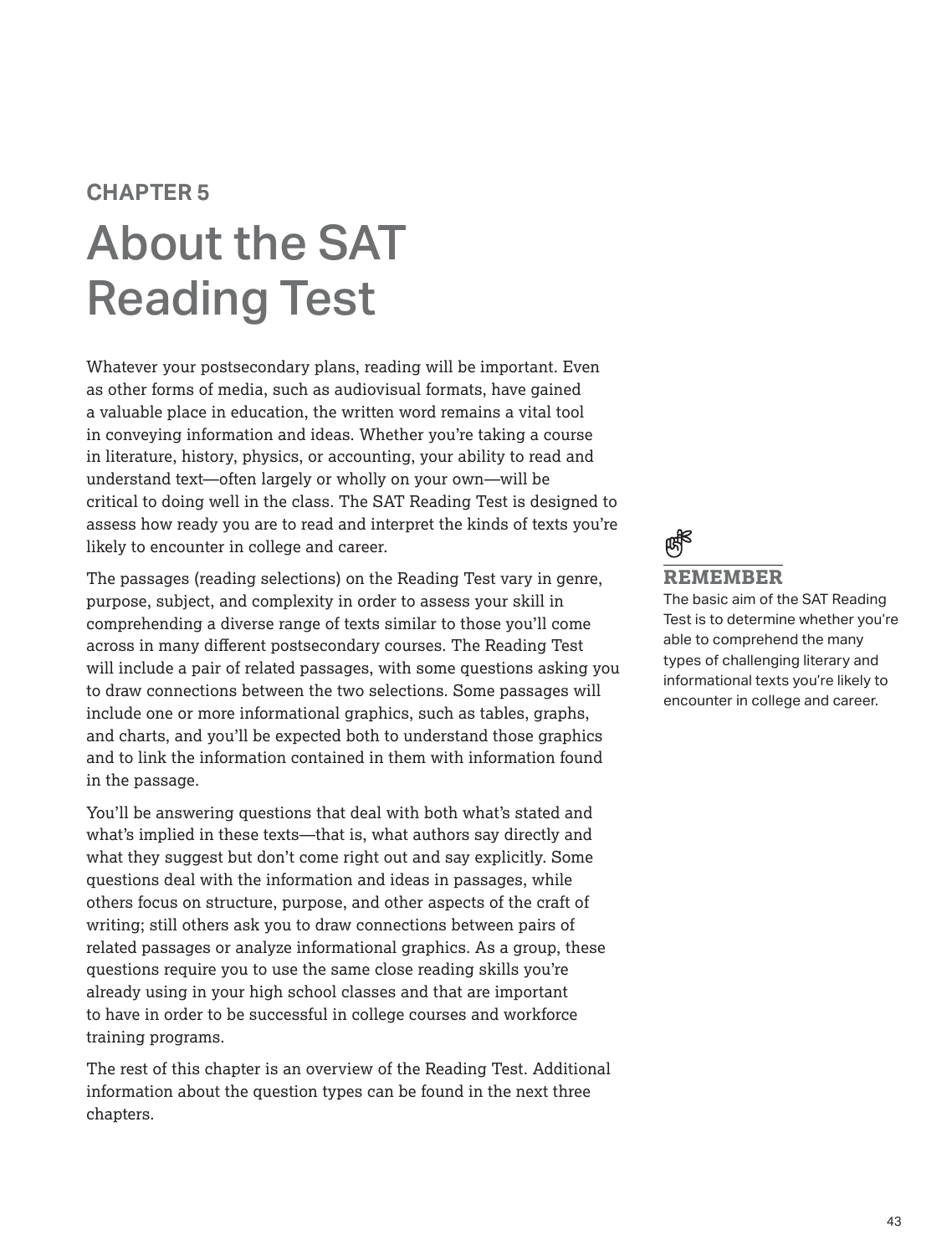## Reading Test Passages

The passages on the Reading Test are as varied as those you're reading now for your high school classes. Some are literary in nature, while others are primarily informational. They differ in purpose as well: Some tell a story, while others share information, explain a process or concept, or try to convince you to accept or do something. They also cover a wide range of subjects. Some passages are particularly challenging, while others are more straightforward. In addition, some passages are paired, and others are accompanied by one or more informational graphics.

Here are some of the key features of Reading Test passages.

- § **Genre:** The Reading Test includes both literary and informational passages. Literary passages are primarily concerned with telling a story, recounting an event or experience, or reflecting on an idea or concept. The Reading Test includes both a fiction selection and a selection from a historically or culturally important document, such as a speech, essay, or letter. Informational passages, as the name implies, are mostly concerned with conveying information and ideas.
- § **Purpose:** As noted above, some Reading Test passages are mainly focused on telling a story, recounting an event or experience, or reflecting on an idea or concept. Other passages present information and ideas or explain a process or concept. Still other passages are best described as arguments. Their goal is to convince readers through the use of evidence, reasoning, and/or stylistic and persuasive techniques to believe something or to take some sort of action.
- § **Subject:** The Reading Test includes passages in three major subject areas: U.S. and world literature, history/social studies, and science. Literature passages are selections from classic and more recent works of fiction by authors from the United States and around the world. History/social studies passages include selections from fields such as economics, sociology, and political science. This category also includes selections from U.S. founding documents and similar texts in the Great Global Conversation about civic and political life written by authors from the United States and other nations. Science passages deal with information, concepts, and experiments in the fields of Earth science, biology, chemistry, and physics.
- § **Complexity:** The reading challenge posed by the passages on the test varies. Some passages are relatively straightforward. They may, for example, have a very clear purpose, present a fairly small amount of information, and use familiar language. Other passages, by contrast, are more complex. They may have multiple levels of

## **PRACTICE AT [satpractice.org](http://satpractice.org)**

You may find that you're better at reading and interpreting passages from one subject area—history/ social studies, for instance—than from others. It's important, therefore, to practice reading and answering questions about passages from all three subject areas on the SAT Reading Test (U.S. and world literature, history/social studies, and science). In fact, consider devoting more practice time to the type(s) of passages you're less comfortable reading.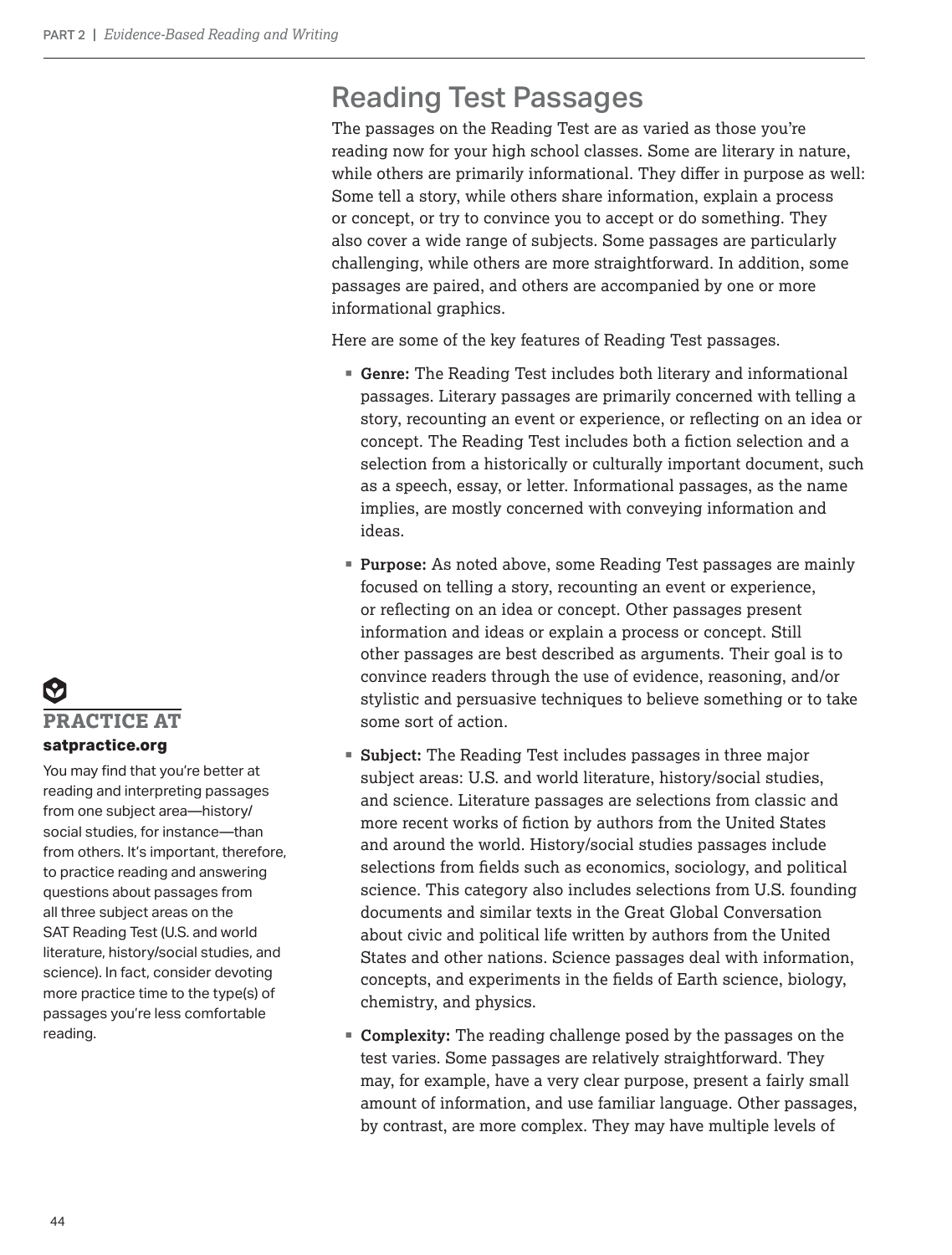meaning (such as a literal and a metaphorical level), require the reader to follow a complicated series of events, and make use of long and involved sentences. (It's important to note here that each administration of the Reading Test has a similar range of passage complexity, so you shouldn't worry about getting a test that has nothing but highly complex passages.) Chapter 9 includes examples of low- and high-complexity passages to give you a sense of the spread of difficulty you'll see on the test.

Two other features of passages are important as well.

- § **Paired passages:** Each administration of the Reading Test includes a pair of related passages. These passages are on the same topic and interact with one another in some way. They may, for instance, present different perspectives or opinions on a topic, with the first passage taking one position and the second passage another. In other cases, the two passages may simply contain different information on the same topic. One may be a general overview, for example, while the other zeroes in on one particular element. The set of associated questions will ask about each passage separately as well as about both passages together. History/social studies and science passages may be paired.
- § **Informational graphics:** Some passages include one or more tables, graphs, charts, and the like that correspond to the topic of the passage. A graphic may, for instance, display the results of an experiment described in the passage. Questions may ask you to locate information in the graphic, draw reasonable conclusions about the graphic's data, or make connections between the graphic and the passage. Graphics appear with one of the history/social studies and one of the science passages.

All of the passages on the Reading Test come from previously ideas in the passage. published, high-quality sources. The Reading Test always includes:

- One passage from a classic or contemporary work of U.S. or world literature.
- One passage or a pair of passages from either a U.S. founding document (such as an essay by James Madison) or a text in the Great Global Conversation (such as a speech by Nelson Mandela).
- One passage on a social science topic from a field such as economics, psychology, or sociology.
- § Two science passages (or one passage and one passage pair) that examine foundational concepts or recent developments in Earth science, biology, chemistry, or physics.

### 咪 **REMEMBER**

Two passages on the SAT Reading Test will include one or more informational graphics—tables, graphs, charts, or the like. Related questions will assess your skill in locating and interpreting information in the graphic(s) and integrating that information with information and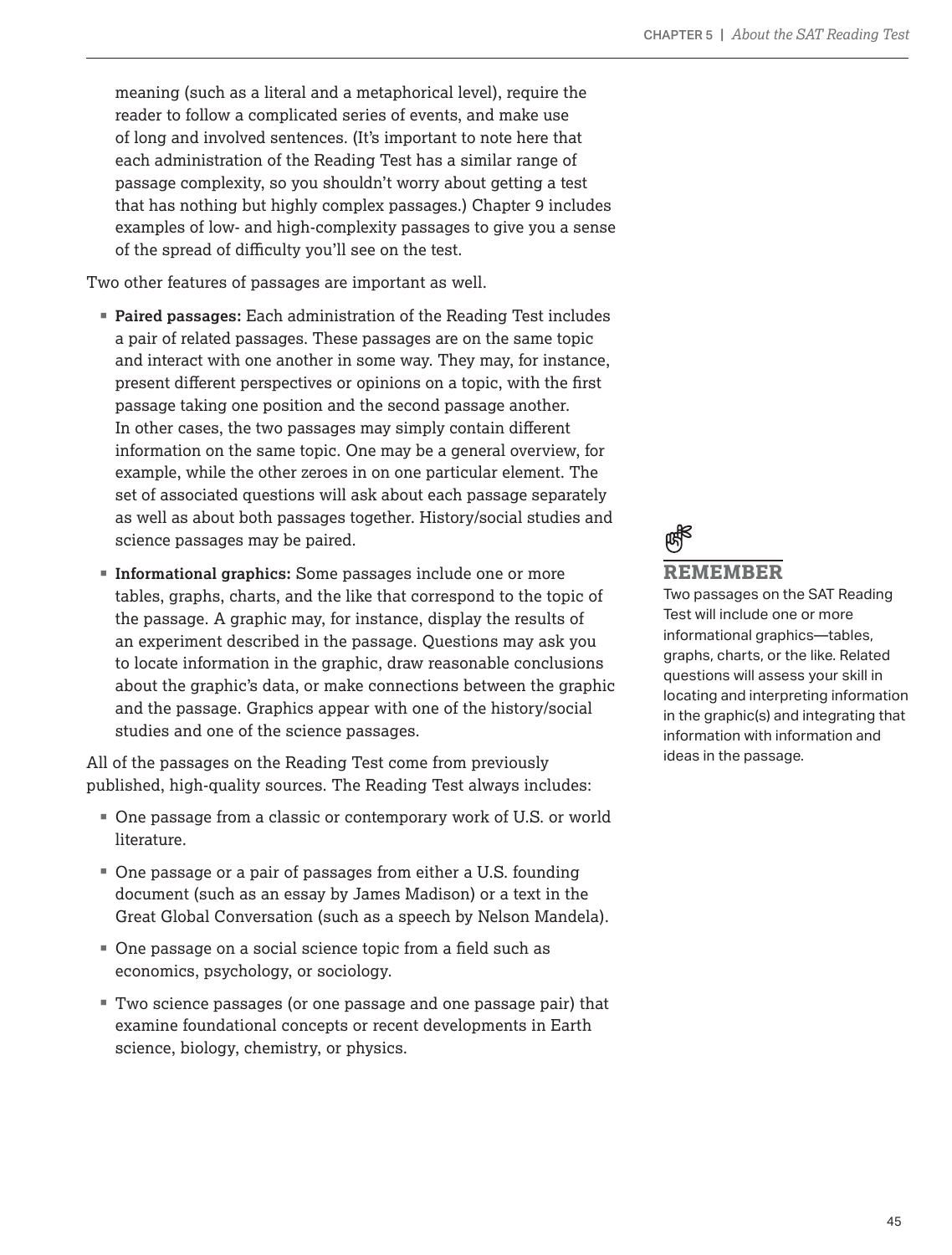

#### **REMEMBER**

Wrong answer choices are often tempting. You must, therefore, base your answer on a close reading and interpretation of the passage and any associated graphics.

#### **REMEMBER**

All of the information you need to answer the questions can be found in the passages themselves or in supplementary material such as graphics. You won't be tested directly on your background knowledge of the specific topics covered. In fact, be careful if applying outside knowledge to a passage or its questions, as this may skew your interpretation.

## Reading Test Questions

All Reading Test questions are multiple-choice and have four answer options. To decide which of the four answer choices makes the most sense, you'll want to consider what's stated and implied in the passage (or passage pair), along with any supplementary material (such as a table or graph). The questions follow something of a natural order. You'll find questions about the passage as a whole—questions about the main idea or point of view, for example—early on in each set, while questions about specific parts of the passage come later. Questions about graphics and questions linking paired passages typically come near the end of the sequence.

The questions are meant to be like those that you'd ask or answer in a lively, serious discussion about a text. Think of the kinds of questions you'd be asked to consider in your favorite, most engaging class, and you'll have the general idea of what's on the Reading Test. The questions aren't intended to be tricky or trivial, although some will be quite challenging and will require careful reading and thinking. They're designed to determine whether you're reading closely and making reasonable interpretations, so expect to see some answer choices that may seem right or fit your preconceptions but that don't match up with what an author is saying.

The questions also often reflect the specific sort of passage you're reading. A literature question may ask you to think about plot or character, but a science question won't; instead, it may ask about things such as hypotheses and experimental data. Although passages are taken from texts on various subjects, the questions don't directly test your background knowledge of the specific topics covered. All of the information you'll need to answer the questions can be found in the passages themselves (or in any supplementary material, such as a graphic).

Reading Test questions fall into three general categories: (1) Information and Ideas, (2) Rhetoric, and (3) Synthesis. The questions won't be labeled this way on the test, and it's not crucial that you understand all of the differences. A brief explanation of each category, though, should help you get a sense of what you'll encounter, what knowledge and skills are covered, and how better to prepare for the test.

§ **Information and Ideas:** These questions focus on the author's message. In these sorts of questions, you'll be asked to locate stated information, make reasonable inferences, and apply what you've read to another, similar situation. You'll also be asked to figure out the best evidence in the passage for the answer to another question or the best support for a conclusion offered in the question itself. You'll also have to determine central ideas and themes, summarize important information, and understand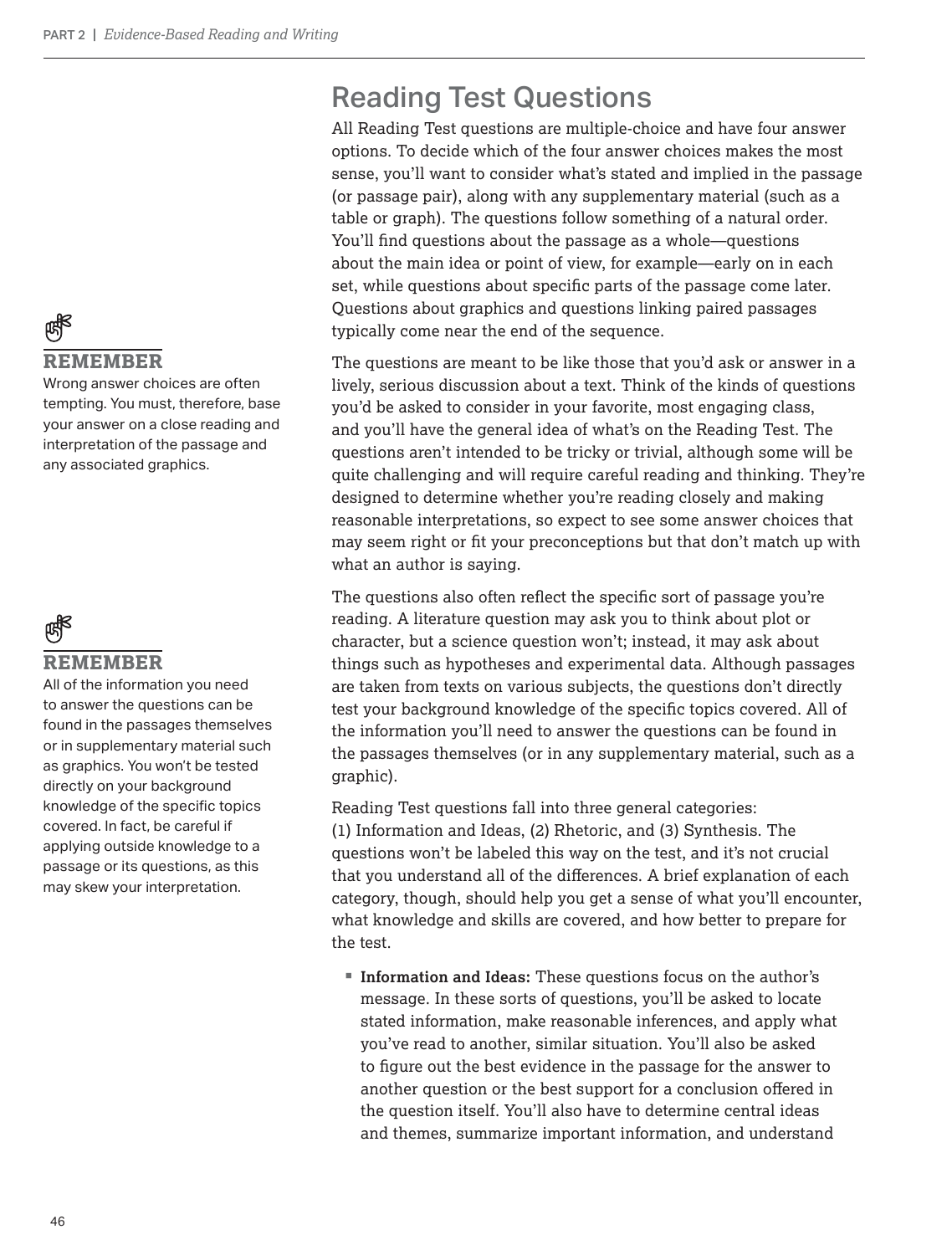relationships (including cause-and-effect, comparison-contrast, and sequence). Other questions will ask you to determine the meaning of words and phrases as they're used in particular contexts.

- § **Rhetoric:** These questions focus your attention on how an author puts together a text and how the various pieces contribute to the whole text. You'll be asked to think about how an author's word choice shapes meaning, tone, and style. You'll also be asked to consider how a passage is structured and what roles its various parts (such as particular details) play. Questions about the author's point of view and purpose are also part of this category, as are questions about the claims, reasons, evidence, and stylistic and persuasive elements (such as appeals to fear or emotion) found in arguments. The common thread tying these questions together is their emphasis on the author's craft. Instead of thinking about the author's message per se, you'll be thinking about how the author constructs a text to make its message clear, engaging, informative, or convincing.
- **Synthesis:** Unlike questions in the other two categories, Synthesis questions only accompany certain passages. They come in two basic forms. Some Synthesis questions ask you to draw connections between a pair of passages. For example, a question may ask how the author of the first passage in a pair would most likely react to a claim made by the author of the second passage. A question may instead ask you something more general, such as how the two passages are similar or different in content, form, style, or perspective. Other Synthesis questions ask about informational graphics. In these, you may have to find a particular piece of data, figure out which conclusion is the most reasonable given a certain set of results from a study, or integrate information from a table with the information and ideas found in the passage itself.

## The Reading Test in Overview

Having a general sense of how the Reading Test is put together will help you to prepare for the test and pace yourself during the test itself.

- Total Questions: 52
- § Total Time: 65 minutes (on average, a minute and 15 seconds per question, inclusive of passage reading time)
- Number of Passages: Four single passages plus one pair of passages
- Passage Length: 500 to 750 words; approximate total of 3,250 words
- Passage Subjects: One U.S. and world literature passage, two history/social studies passages (one in social science and one from a U.S. founding document or text in the Great Global Conversation), and two science passages

# **REMEMBER**

You'll have 65 minutes to answer 52 questions on the Reading Test, or 1 minute and 15 seconds per question on average. However, it's important to keep in mind that you'll spend a good portion of this time reading the four single passages along with one pair of passages.